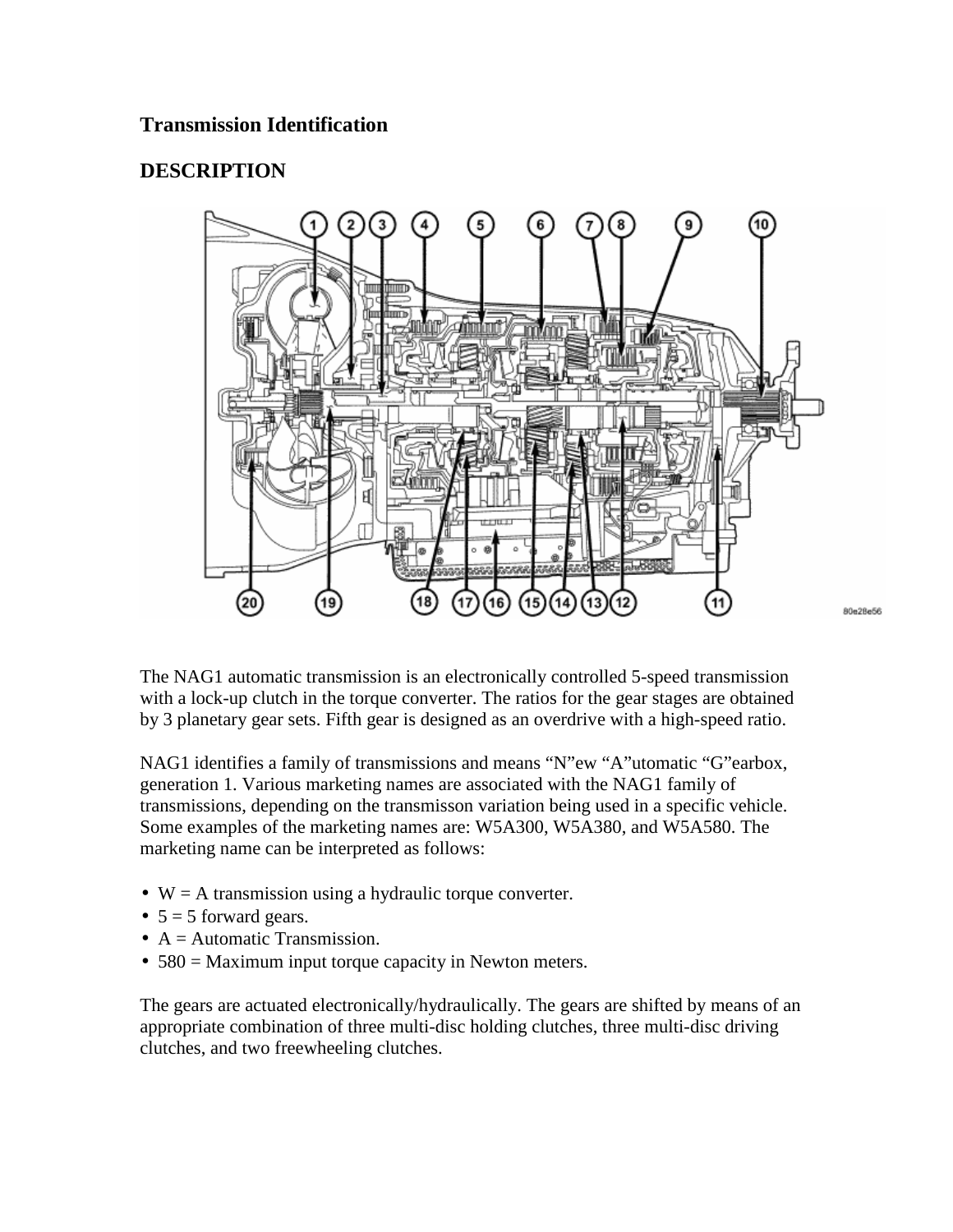Electronic transmission control enables precise adaptation of pressures to the respective operating conditions and to the engine output during the shift phase which results in a significant improvement in shift quality.

Furthermore, it offers the advantage of a flexible adaptation to various vehicle and engines.

Basically, the automatic transmission with electronic control offers the following advantages:

- Reduces fuel consumption.
- Improved shift comfort.
- More favourable step-up through the five gears.
- Increased service life and reliability.
- Lower maintenance costs.

## **TRANSMISSION IDENTIFICATION**

The transmission can be generically identified visually by the presence of a round 13-way connector located near the front corner of the transmission oil pan, on the right side. Specific transmission information can be found stamped into a pad on the left side of the transmission, above the oil pan rail.

#### **TRANSMISSION GEAR RATIOS**

The gear ratios for the NAG1 automatic transmission are as follows:

| 1st Gear $\ 3.59:1$ |        |
|---------------------|--------|
| 2nd Gear $  2.19:1$ |        |
| 3rd Gear   1.41:1   |        |
| 4th Gear   1.00:1   |        |
| 5th Gear   0.83:1   |        |
| Reverse             | 3.16:1 |

## **TRANSMISSION HOUSING**

The converter housing and transmission are made from a light alloy. These are bolted together and centered via the outer multi-disc carrier of multi-disc holding clutch, B1. A coated intermediate plate provides the sealing. The oil pump and the outer multi-disc carrier of the multi-disc holding clutch, B1, are bolted to the converter housing. The stator shaft is pressed into it and prevented from rotating by splines. The electrohydraulic